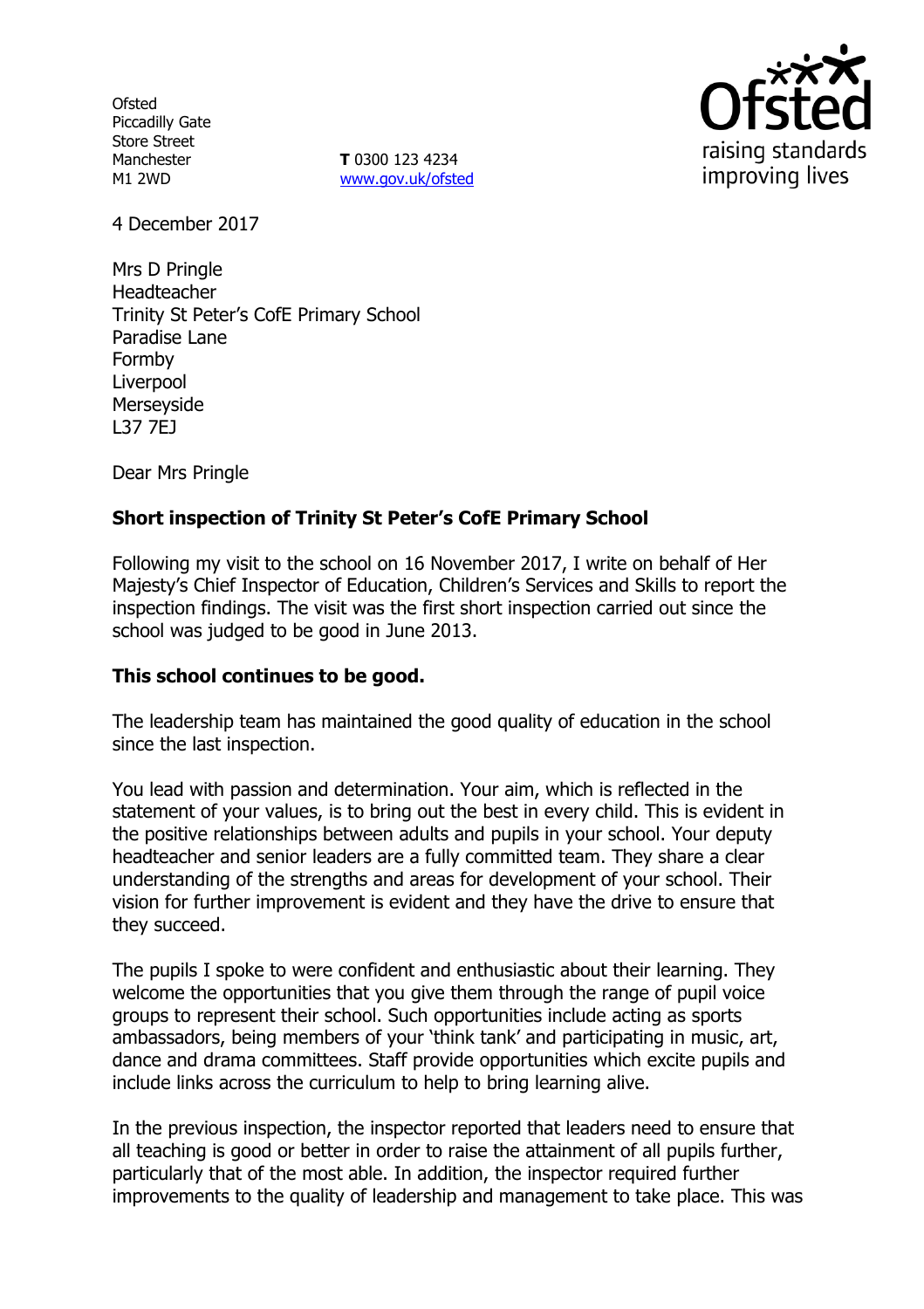

to ensure that targets set for pupils were sufficiently challenging, especially for those who are capable of reaching very high standards. You have addressed these points successfully. You have made the appropriate adjustments to your teaching staff to ensure that they focus on challenging all groups of pupils. You have adapted your curriculum to ensure that pupils receive opportunities for further challenge. There is a new system to check pupils' progress across the curriculum. This has enabled leaders and teachers to ensure that pupils, including the most able, receive appropriate levels of challenge. As a consequence, the attainment of most groups of pupils in the school is in line with or higher than the national average.

The previous inspection also noted that leaders need to engage further with parents to ensure that they support their children's learning. Again, you have addressed this issue. You provide parents with regular information on how well their children are progressing. Your website is detailed and informative. It provides parents with a broad range of information about the curriculum. Additionally, the website includes information about the homework teachers expect pupils to do and allows communication between home and school. Your class blogs and links allow parents to share their children's learning, gain information on teaching methods and offer further support at home. Teachers begin each year with a meeting where they provide parents with a range of relevant information linked to their children's learning. You also provide workshops on issues such as e-safety. As a consequence of these actions, parents are well equipped to support their children's learning at home.

We discussed an area where further work is required to improve your school. Generally, pupils' attainment throughout the school is in line with or higher than the national average. However, pupils' progress by the end of key stage 2 is broadly average. You and other leaders have identified progress as an issue in your own evaluation of the school's effectiveness and in your improvement planning. You understand that leaders must accelerate the progress of all pupils, particularly those who are disadvantaged, middle and higher attainers and those who have special educational needs (SEN) and/or disabilities as they pass through key stage 2.

### **Safeguarding is effective.**

You ensure that the school site is safe and secure. Your staff closely check the identity of visitors. Pupils are safe because clear procedures are in place to protect them. Governors and staff undertake a broad range of training which ensures that they are aware of their safeguarding responsibilities.

You make sure that pupils learn how to keep themselves safe. You do this by providing them with a range of exciting workshops on topics including mental-health awareness, gang culture, mindfulness and online safety. As a consequence, pupils feel safe and say that their school is a safe place to learn in.

Governors have a clear understanding of their statutory responsibilities in relation to safeguarding. You have appointed a governor who monitors the needs of all pupils who have SEN and/or disabilities. This ensures that there is directed support for this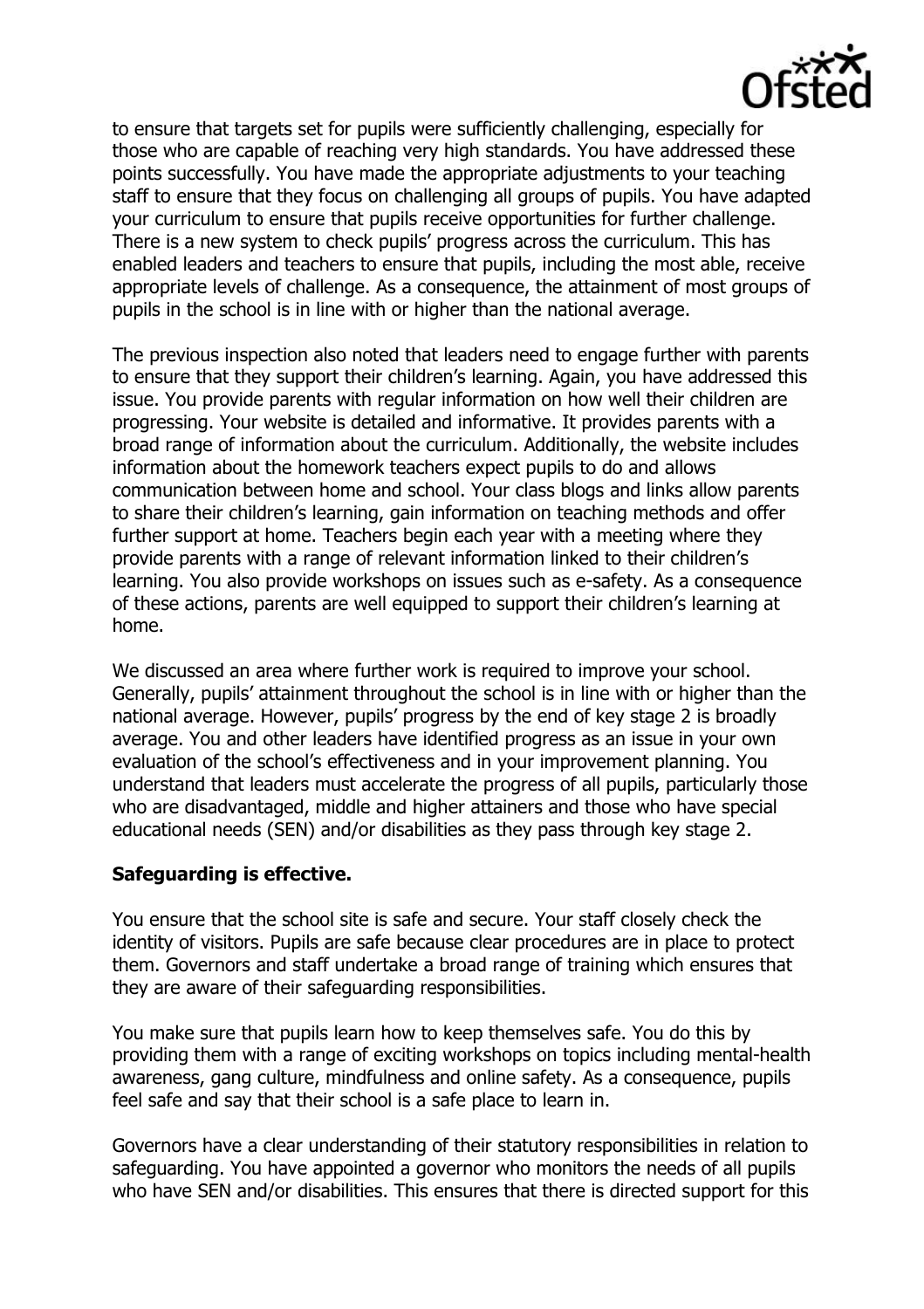

group of pupils.

# **Inspection findings**

- Over recent years, the persistent absence of disadvantaged pupils has been higher than the national average. You have implemented a range of strategies to improve this situation. You and other leaders analyse your attendance data closely. This identifies pupils whose attendance falls below an acceptable level. You identify the causes of absence through detailed case studies and you work with parents to address avoidable absence. Nevertheless, we agreed that continued tracking of attendance is essential in the future so that recent improvements are sustained.
- In key stage 1, the proportion of most-able pupils who achieved the highest standards in reading in the Year 2 tests was below the national average in 2016. In 2017, the school's most recent published data suggests a similar picture for writing. You have addressed this issue and ensure that leaders and teachers regularly check and monitor closely the levels of challenge provided for the most able pupils. You have purchased additional reading resources and teachers provide opportunities for pupils to write about exciting experiences which bring learning alive. For example, in Year 1 and Year 2, pupils enjoyed a visit from an actor as part of their study of the Gunpowder Plot. This visit enabled pupils to develop their understanding of this historical event via a range of activities which stimulated their learning. As a result of this focused approach by leaders and teachers, the most recent performance information indicates that the number of pupils in Year 2 achieving the higher standards in reading is now broadly in line with the national average for almost all groups.
- A significant majority of pupils leave your school achieving higher standards in reading, writing and mathematics than is seen nationally. However, governors and leaders are aware that the progress of pupils by the end of key stage 2 is broadly average. In 2016, pupils' progress in reading at the end of key stage 2 was below average. Senior leaders were instrumental in bringing about improvement in this area. The regularity of checks on pupils' progress has increased and additional resources support pupils' learning. Your efforts have been successful. In 2017, progress scores increased in writing, mathematics and, most notably, reading. Pupils' progress in reading is now broadly in line with the national average. You are aware that there is still room for additional improvement to increase further pupils' progress in reading, writing and mathematics. You have accurately highlighted in your most recent evaluation and development planning the need to improve further the progress scores of pupils by the time they leave key stage 2.
- Your curriculum is broad and balanced. You provide pupils with opportunities to understand people and communities beyond their immediate experience. For example, pupils made links with a reporter in Florida following Hurricane Emily. This enabled them to contact other schools and explore global issues from the point of view of others. The pupils I spoke to were able to discuss, enthusiastically, a range of subject areas with a good overall level of understanding. Middle leaders report that pupils make good progress across the